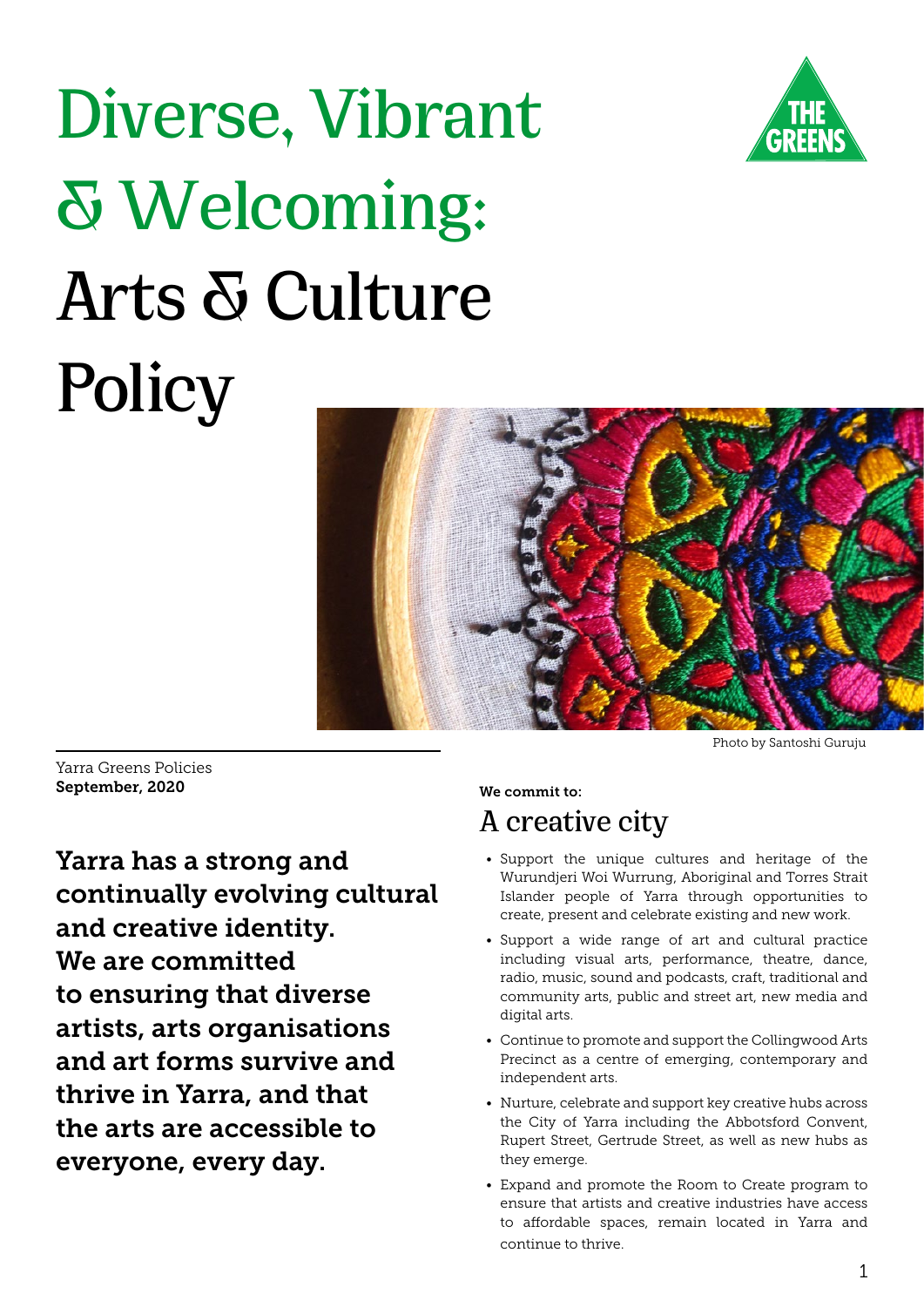- Support the repurposing and restoring of existing Council properties for occupation and use by the creative industries and arts sector, where and as appropriate.
- Underpin the longevity of the arts as a practice by supporting artists at emerging, mid-career and established phases of their career.
- Celebrate and promote Yarra's artist-run initiatives.
- Support Yarra's libraries to continually adapt to changing population needs and provide high-quality engagement with the community.
- Nurture live music and live music venues. Recognise and protect the City of Yarra's existing live music venues through planning scheme provisions.
- Work with the State government to support a vibrant and economically viable local live music scene in Yarra through the removal of barriers which affect a venues' ability to host live music.
- Promote and support Yarra's vibrant street art scene and its contribution to urban culture.
- Evolve Yarra's public art programs that maximise access to exciting and innovative art in the public realm, so that art and culture can be enjoyed as an everyday experience.

#### **A diverse culture**

- Encourage the acquisition of works by living, culturally and gender diverse artists to the City of Yarra's collection, in particular works by Indigenous artists.
- Promote and support youth arts.
- Encourage queer arts practice by resourcing LGBTIQ+ arts projects.
- Increase access to, participation in and attendance at arts spaces and events, particularly for marginalised groups and those living with disability in consultation with Arts Access Victoria.
- Support major events that celebrate the diverse cultures and audiences of Yarra, such as Leaps and Bounds Festival, Smith Street Dreaming, Blakwiz, Gertrude Projection Festival, Peel Street Festival, Seniors Festival and Victoria St Lunar Festival.